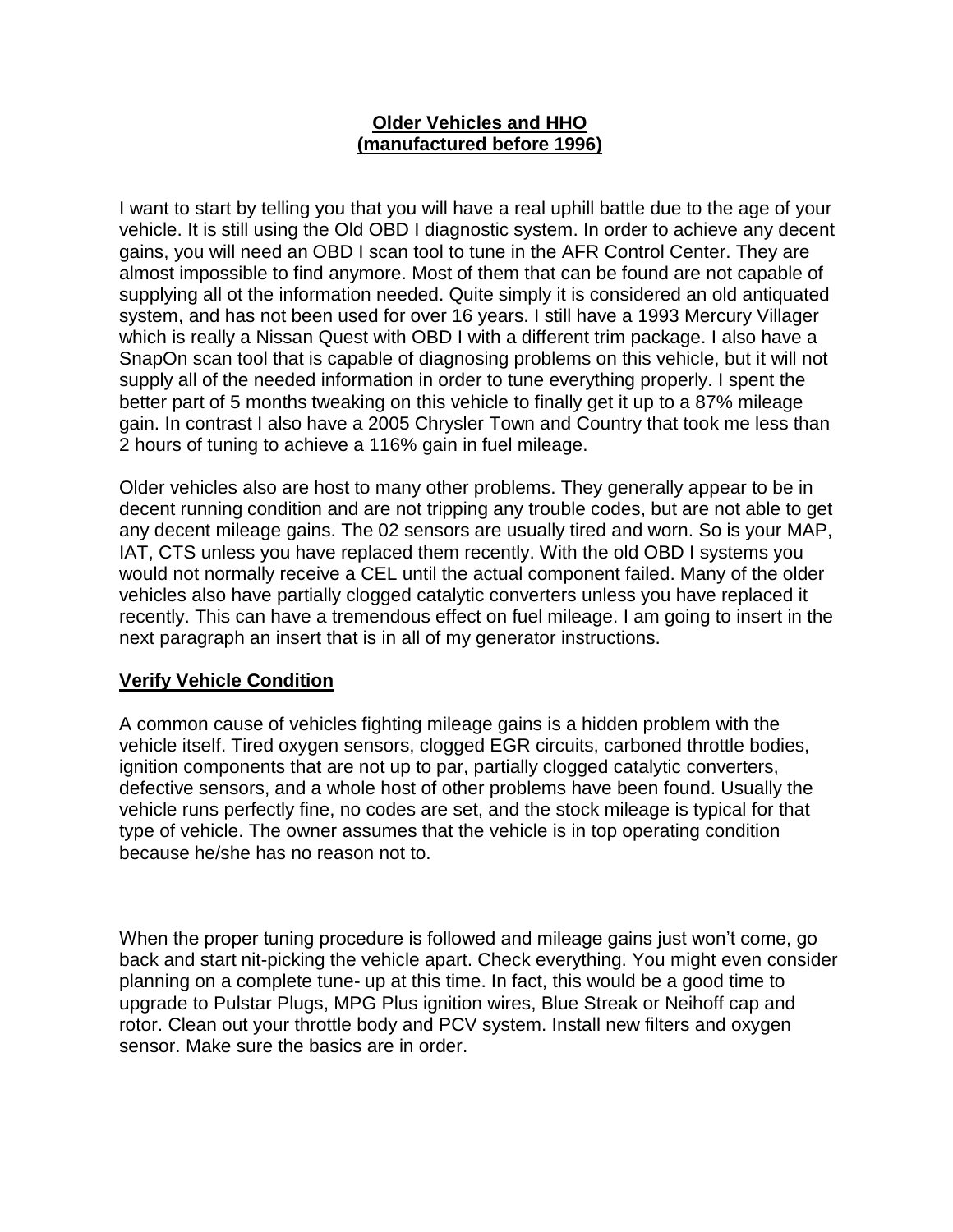This is just a preview of what you might encounter. The older systems were for the most part analog based. The 02 sensors back in the 80s up to the mid 90's were a much slower 200 to 250 millisecond pulse rate as opposed to present day 25 millisecond pulse rate 02 sensors. The downstream 02 sensors did not figure into the equation in determining air fuel ratio.

Their only purpose was to report on the condition of the catalytic converter and report it's total failure to the vehicles computer. The older PCM's or ECU's were extremely loose in their tolerances and had what was referred to as an adaptive memory. It would adapt to worn sensors, weak ignition parts, etc and still keep your vehicle running in a relatively decent manner. This same adaptive memory is the reason many people who have installed an HHO system using an EFIE and possibly a MAF/MAP enhancer to alter the signals, would report great fuel gains for a while, and then suddenly they would disappear. This is due to the fact that the 02 sensor's and the MAF or MAP sensor were leaning out the fuel flow, but they were not in agreement with other sensors used to determine AFR and the adaptive memory would adapt to the altered signal and change it back into compliance with the other sensors, and there went your mileage gains.

It is possible to get some mileage gains in the 15% to 30% range and keep them, using an efficient HHO Generator, an older style analog EFIE and a decent MAF/MAP enhancer. Only if you do not push them too far and alter the signal's too much. Normally speaking if you can gain 20% to 25%, and keep it, settle for that and stop tweaking. In order to go any further, you must alter the IAT and CTS signals. This requires a good Scan Tool. After you have altered these two sensors signals, you can go back and apply leaner settings to your EFIE and MAP circuits. Then the tweaking really begins. You need to display a minimum of 6 different gauges on your scan tool while you are adjusting, making certain that you are keeping all of the involved sensors in agreement and balance and most importantly keeping you LTFT ( long term fuel trim ) and STFT ( short term fuel trim ) numbers as close to "0" as possible. What you are effectively doing is altering your air fuel ratio in the range of 19/1 or possibly 20/1 and making your vehicle's computer believe that it is still running at the 14.7 to 1 AFR that it is programmed for.

With our electronics in the hands of a knowledgeable or skilled technician this is a relatively easy task on the OBD II ( 1996 and newer ) vehicles. OBD II Scan tools that are capable of supplying all of the needed information are available for as little as \$79.95 The least expensive OBD I scan tool that I have seen, ( and it still will not give you all of the needed information, ) is around \$900.00 and you then normally have to purchase a down loadable program for you specific vehicle.

In summation if you are willing to settle for a 20% to 25% ( possibly a tad bit more ) mileage gain, then purchase one of our Generator's, and a Black box Controller, and I will direct you to a site that you can purchase an older analog EFIE and MAF/MAP